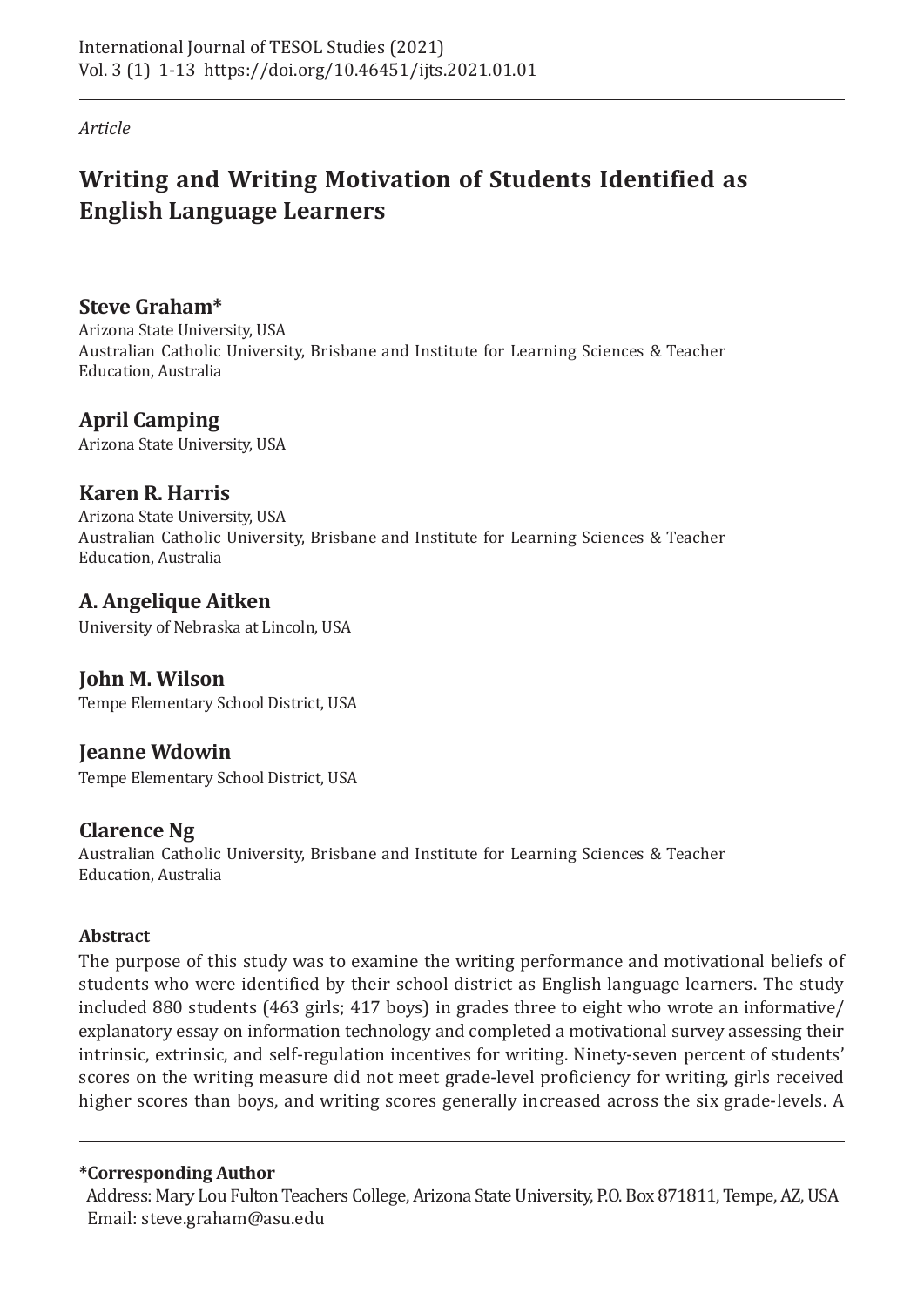majority of students agreed that intrinsic and extrinsic incentives drive their writing behavior, but only 38% of students indicated that self-regulation incentives had such an effect. Gender was not related to students' motivational scores, but scores for the three motivational incentives declined from lower to higher grades. Recommendations for future research and suggestions for classroom practice were provided.

#### **Keywords**

Extrinsic motivation, intrinsic motivation, self-regulatory motivation, writing, English language learners

### **1 Introduction**

At least one out of every 10 students in schools in the United States (U.S.) are identified as English language learners (ELL; Soto et al., 2015). These students attend schools where their native language (i.e., Spanish) is not spoken unless it is taught as a foreign language, and they are still in the process of learning English. Students classified as ELL are eligible to participate in programs designed to help them attain proficiency in English so that they can meet the academic standards all students are expected to master. Different labels are used to refer to these children in the U.S. (Garcia, 2009). We used the term ELL in this investigation as it was the term used in the school district where the study took place.

The purpose of this study was to examine the writing performance and writing motivation of students classified as ELL in the United States. National assessments (National Center for Education Statistics, 2011) and individual studies (e.g., Kuball & Peck, 1997; Neugebauer & Howard, 2015) have tested the writing performance of these students, but little research has examined their motivations for writing (Camping et al., in press). We were particularly interested in whether the writing performance and motivations of students classified as ELL were related to their gender and the grade they attended (e.g., grade three, grade four).

### **2 Theoretical Framework**

The theory underlying our investigation was the Writer(s)-within-Community model (WWC; Graham, 2018a, 2018b). This model indicates that writers draw on oral language knowledge stored in long-term memory to carry out the processes involved in writing. More specifically, stronger oral language skills provide a better foundation for writing than still developing oral language skills (see Graham, Hebert, et al., 2020). This is because oral language production and writing rely on many of the same underlying knowledge resources (e.g., phonological, morphological, semantic, syntactic, and pragmatic knowledge) and apply similar production processes (e.g., generating and monitoring intentions and production, translating messages/ideas into acceptable language, and bringing this language to life by articulating it or putting it into written form). As a result, it is unlikely that students still acquiring a new language are proficient writers in that language.

The WWC model (Graham, 2018a, 2018b) also proposes that motivational beliefs are essential to writing. Motivation influences whether writers engage in writing, how much effort they commit, what actions and writing tools they apply, and how writers interact and collaborate with other members of the writing community. Within the WWC model, motivation involves one's intention to write. A writer can be more or less motivated to write a specific paper (i.e., state) or more or less motivated to write generally (i.e., trait). In the current study, we view writing motivation as a trait (habitual and stable intentions to write). It is further assumed that motivation is not a unitary trait because there are different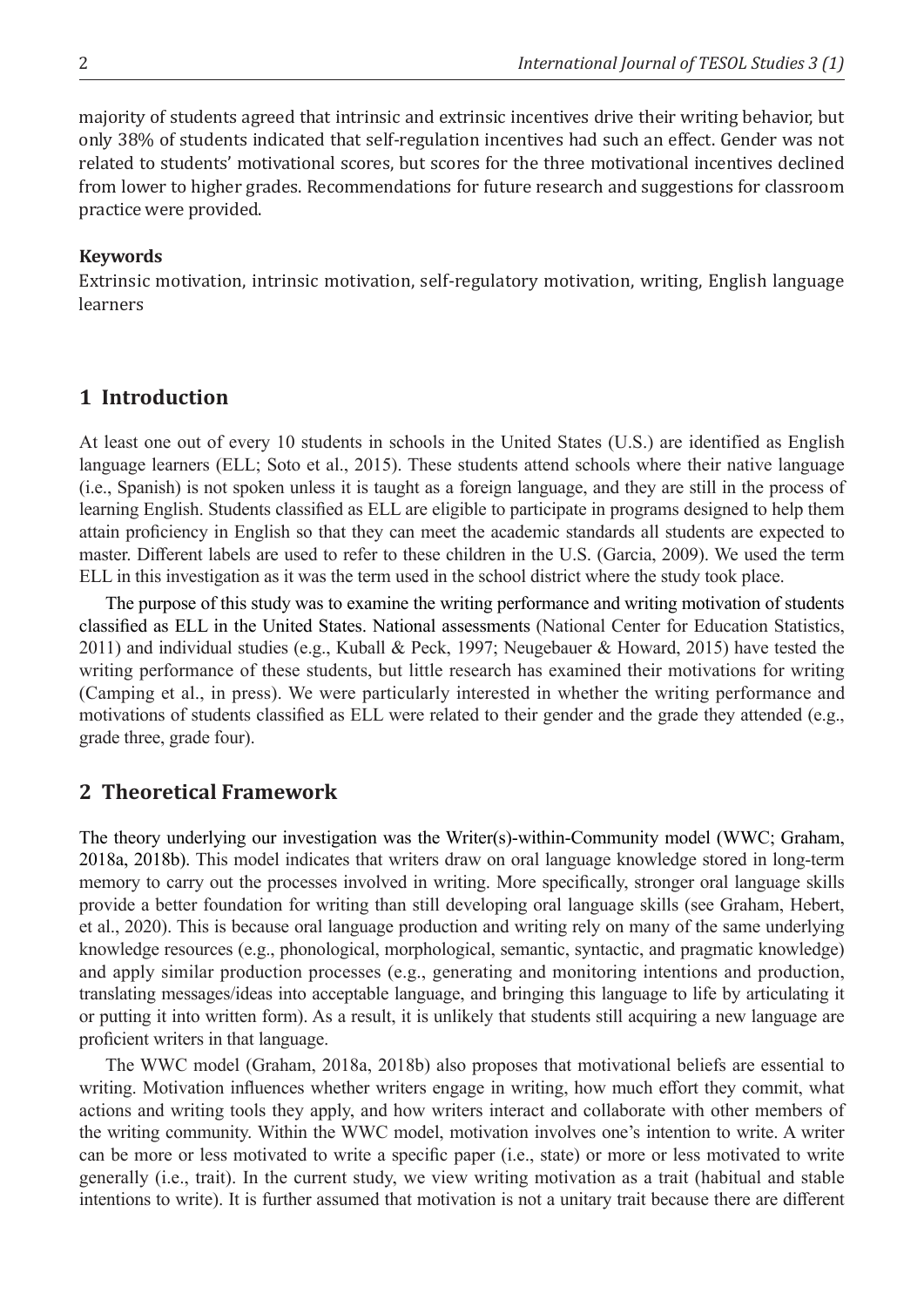kinds and amounts of motivations (Ryan & Deci, 2000). We further assumed that motivational beliefs operate independently while influencing each other (Cerasoli et al., 2014), and that motivations are best viewed as domain specific (Alexander, 2003).

In the WWC model (Graham, 2018a, 2018b), motivation is promoted or restricted by a variety of beliefs writers hold in long-term memory. This includes beliefs about why one engages in writing (Ryan & Deci, 2000), the importance of outperforming others and avoiding performing more poorly than others (Deci & Ryan, 2000; Elliott, 1999), the value and utility of writing (Eccles, 2005), attitudes and interest towards writing (Ekholm, Zumbrunn, De-Busk-Lane, 2017; Hidi & Boscolo, 2006), confidence in one's writing capabilities (Pajares, Miller, & Johnson, 1999), why one is or is not successful when writing (Weiner, 1985), and one's identities as a writer.

In the current study, we were interested in students' beliefs about why they write. We focused on three motivational incentives for writing (Deci & Ryan, 2000; Zimmerman & Risemberg, 1997): (a) intrinsic incentives, (b) extrinsic incentives, and (c) self-regulatory incentives. Intrinsic incentives involved writing because it is inherently satisfying or enjoyable. Our intrinsic motivation measure included items assessing curiosity (writing because of an interest in the topic) and involvement (writing because it provides a positive experience). Extrinsic incentives involved writing for external reasons. Our extrinsic measure included items assessing the influence of grades (writing to do better in school), competition (writing to do better than others), and social recognition (writing to receive praise). Self-regulatory incentives involved writing to regulate emotions and psychological traits. Our self-regulation motivation measure included items assessing emotional regulation (writing to cope with negative or unwanted emotions) and relief from boredom (writing to fill time or overcome boredom). Intrinsic incentives are moderately and positively related to literacy outcomes, whereas extrinsic incentives are not related or negatively related to literacy performance (Schiefele et al., 2012). The self-regulatory incentives assessed in our study were positively related to literacy outcomes in several prior investigations (Camping et al., in press; Schiefele & Schaffner, 2016).

Our focus on intrinsic, extrinsic, and self-regulatory incentives does not mean that the other motivational beliefs identified in the WWC model (Graham, 2018a, 2018b) are unimportant. We purposefully focused on these incentives because the other beliefs about writing identified in the WWC model (e.g., value/utility, attitudes) typically serve as antecedents, consequences, or both for these three incentives (see Schiefele & Schaffner, 2016; Schiefele et al., 2012). For example, the power of intrinsic motivators depends on antecedents such as competency beliefs ("I know how to write about this topic."); value, utility, and attitude beliefs ("Writing is important to me and I like to write."), and identity beliefs ("I am a really good writer."). Likewise, these same beliefs can be impacted by intrinsic motivators. For instance, intrinsic incentives are likely to increase how often one writes. The success of these new writing efforts may modify a writer's beliefs about writing competence, value and utility of writing, interest and attitudes toward writing, reasons for success, and identities as a writer.

#### **3 Research Questions and Predictions**

We addressed the following two research questions in this study:

- 1. Does the writing performance of students classified as ELL differ by gender and grade?
- 2. Do intrinsic, extrinsic, and self-regulatory motivational incentives of students classified as ELL differ by gender and grade?

The writing performance measure administered to students in this study was the school district's annual writing assessment. In addition to providing an overall score for writing quality, the test included benchmarks allowing us to determine if students evidenced proficiency, partial proficiency, or minimal proficiency in writing at their grade level. We anticipated that few of the participating grade three to eight students classified as ELL in this study would evidence grade-level writing proficiency for two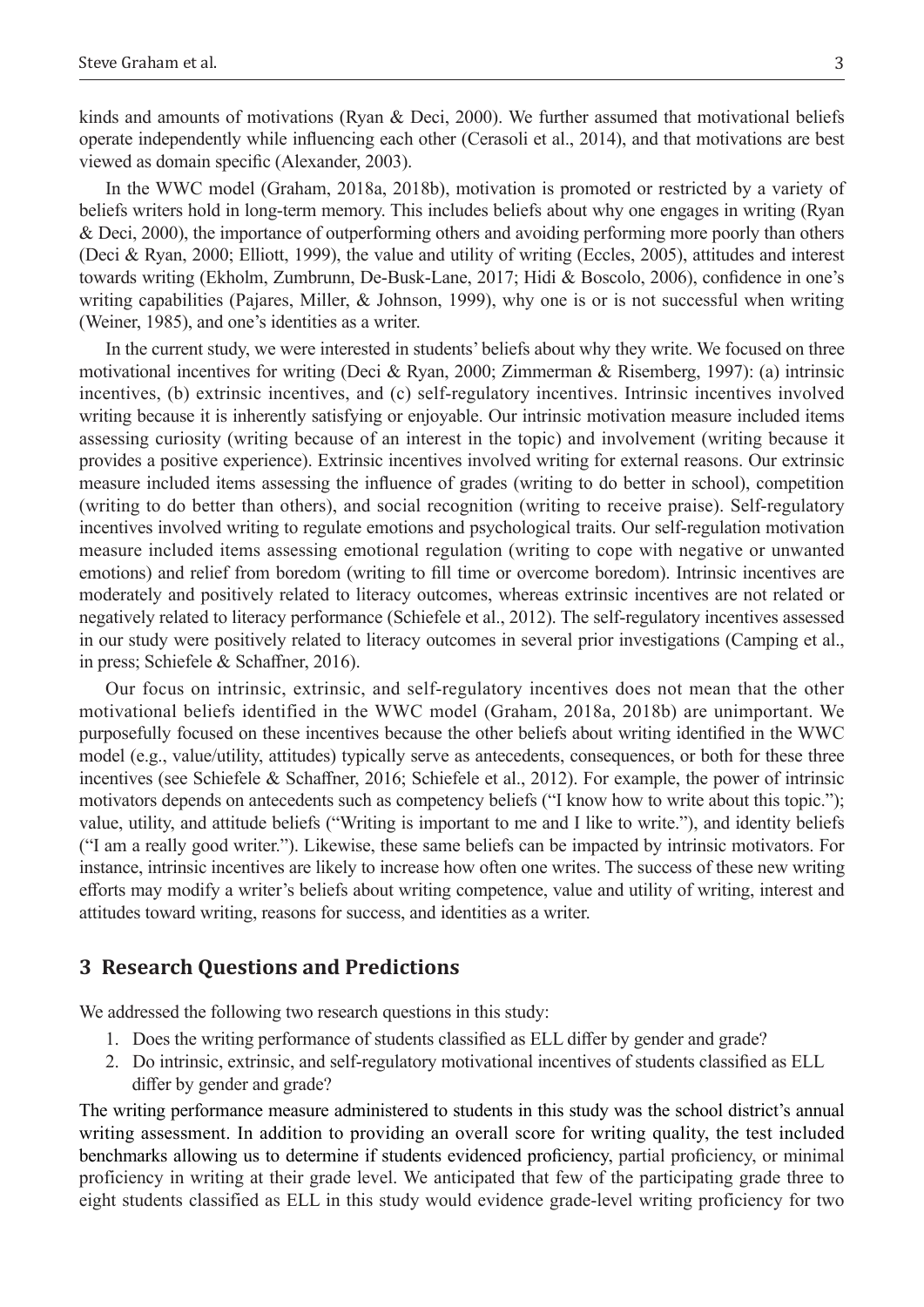reasons. One, as noted earlier, it is unlikely that students still acquiring a new language will demonstrate proficiency in writing in that language (Graham, 2018a, 2018b). Two, on national assessments in the U.S. (National Center for Education Statistics, 2011) and in individual studies (e.g., Kuball & Peck, 1997; Neugebauer & Howard, 2015; O'Conner, Abedi, & Tung, 2012), students classified as ELL evidenced below grade-level English writing.

We also anticipated that girls would be better writers than boys. While the mechanisms underlying gender differences are not fully understood (Pyne, 2020), girls generally score higher on writing measures than boys in studies conducted in the United States (National Center for Education Statistics, 2011; Reilley et al., 2019). We further expected that students in later grades would evidence higher writing scores than students in lower grades, because they had more opportunities to strengthen their writing competence over time.

Previous research has shown that students classified as ELL view the writing they do at school in a neutral or negative light, especially if such writing was not shared with others (McCarthey & Garcia, 2005; Rueda & Moll, 1994), but they are more positive about the writing they do outside of school (Sturtevant & Kim, 2009). The motivation measure used in the current study did not reference writing at school except when asking about extrinsic incentives (specifically items asking about grades and competition). Because of these findings and the nature of the motivation measure applied in the current study, we made no predictions about whether the participating students would agree or disagree that intrinsic, extrinsic, and self-regulatory incentives drive their writing behavior.

We also did not make predictions about the relationships between grade-level and each of the three motivational incentives. In previous studies (see Graham, 2006), data on whether writers become more motivated over time was mixed, with some studies finding that motivation increases with age and others finding that it declines. We did, however, anticipate that girls would be more motivated writers than boys. Given the consistent findings that girls are better writers than boys (National Center for Education Statistics, 2011; Reilley et al., 2019), it is reasonable to expect that girls are more motivated writers as well.

An unusual feature of the present investigation was that the writing test and the motivational assessment were administered to all students in grades three to eightas part of the participating school district's regular practices. Grade one and two students were not administered the motivational assessment because it was assumed that children this young could not accurately gauge their motivational incentives to write. Students beyond grade eight were not included because high school students did not attend this school district. This unique feature of the study allowed us to include almost all third to eighth grade students classified as ELL in the school district. We were unable to include, however, students who were absent the day the measures were administered. We purposefully decided not to include students classified as ELL with a disability in the analysis. Our goal in this investigation was to focus on typically developing youngsters.

#### **4 Methods**

#### **4.1 Setting**

This investigation took place in an urban school district in the Southwest United States. The school district enrolled over 11,000 students at the time the study took place, and 51% of students were Hispanic, 21% White, 12% Black, 7% American Indian or Alaska Native, 2% Asian, and 1% Pacific Island. Three out of every four students in the school district were eligible for free or reduced-fee lunch.

The school district was diverse with over 74 different languages spoken by students. For students whose native language was not English and proficiency in this language was still developing, the school district employed a sheltered English language immersion model to provide English instruction to these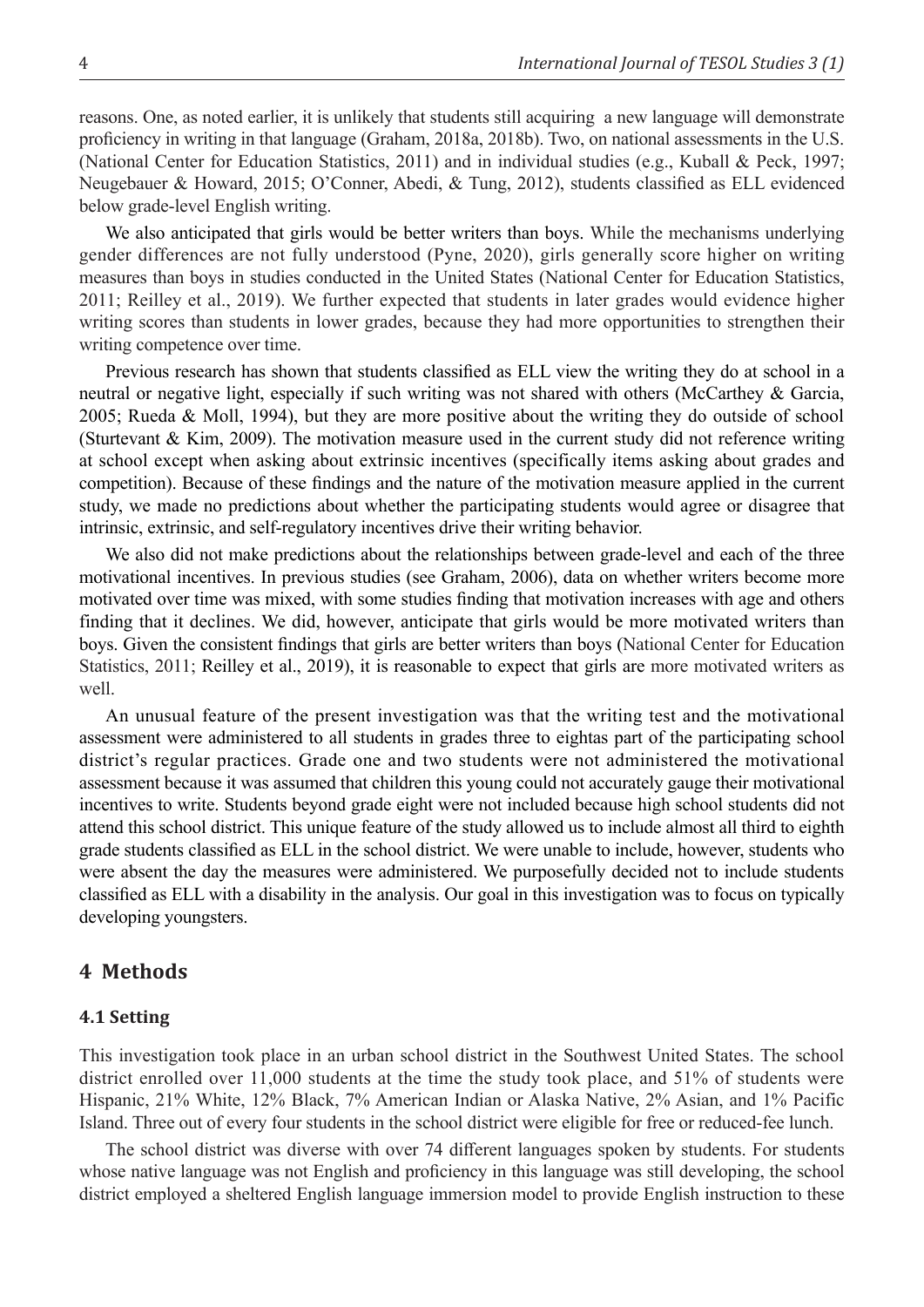students. The school system labeled these youngsters as English language learners (ELL). The goal of the sheltered immersion program was for students to acquire English as rapidly as possible so they could participate fully in regular classroom instruction which was provided in English. The program provided four hours of instruction daily in speaking, listening, reading, and writing in English. The program was delivered by teachers who held an endorsement such as a structured English immersion, bilingual education, or second language teacher.

Students were enrolled in the sheltered English language immersion program when their parents indicated to the school system that a language other than English was spoken in the home. Students' proficiency in English was then evaluated using the Arizona English Language Learner Assessment. This test assessed English proficiency in speaking, listening, writing, and reading. Coefficient alpha for the test was high (0.91; Arizona Department of Education, 2016). If a student scored below the proficient level in English on this test, the parents were notified. Parents had to provide consent for their child to participate in the sheltered English language immersion program. Students' English proficiency was tested yearly, and they exited the program once they scored at the proficient level.

#### **4.2 Participants**

A total of 880 students in grades three to eight classified by the school district as ELL participated in this study. The students were drawn from 22 different schools, and they constituted virtually all youngsters in the school district who had been classified as ELL. It did not include, however, students receiving services for special education or students who were absent the day the district writing test and the writing motivation measure was administered.

Of the 880 students classified as ELL, 52.6% of them were girls ( $N = 463$ ) and 47.4% were boys ( $N =$ 417). Of these students 26.4%, 25.6%, 14.4%, 9.4%, 13.4%, and 10.84% were in grades three (*N* = 232), four  $(N = 225)$ , five  $(N = 127)$ , six  $(N = 83)$ , seven  $(N = 118)$ , and eight  $(N = 95)$ , respectively (see Table 1 for student characteristics by grade). Eighty four percent of students were Hispanic ( $N = 744$ ), 4.5% Asian (*N* = 40), 3.9% Black (*N* = 34), 2.5% American Indian or Alaska Native (*N* = 22), 2.4% Pacific Island ( $N = 21$ ), and 1.8% White ( $N = 16$ ).

|                       | Gr <sub>3</sub> | Gr <sub>4</sub> | Gr <sub>5</sub> | Gr 6     | Gr <sub>7</sub> | Gr 8     |
|-----------------------|-----------------|-----------------|-----------------|----------|-----------------|----------|
|                       | $N = 232$       | $N = 225$       | $N = 127$       | $N = 83$ | $N = 118$       | $N = 95$ |
| Gender                |                 |                 |                 |          |                 |          |
| F                     | 124             | 120             | 75              | 35       | 61              | 48       |
| M                     | 108             | 105             | 52              | 48       | 57              | 47       |
| Race                  |                 |                 |                 |          |                 |          |
| Hispanic              | 197             | 194             | 105             | 65       | 99              | 84       |
| <b>Black</b>          | 6               | 8               | 5               | 7        | 2               | 6        |
| Native American       |                 | 3               | 4               | 2        | 3               | 3        |
| Asian                 | 9               | 12              | 5               | 5        | 7               | 2        |
| Pacific Islander      | 8               | 7               |                 |          | 4               | 0        |
| White                 | 5               | $\theta$        | 5               | 3        | 3               | 0        |
| <b>Multiple Races</b> | $\Omega$        |                 | $\overline{2}$  | $\Omega$ | 0               | 0        |
| Free/reduced lunch    | 205             | 199             | 114             | 74       | 108             | 85       |
| Paid lunch            | 27              | 26              | 13              | 9        | 10              | 10       |
|                       |                 |                 |                 |          |                 |          |

Table 1 *Student Characteristics By Grade*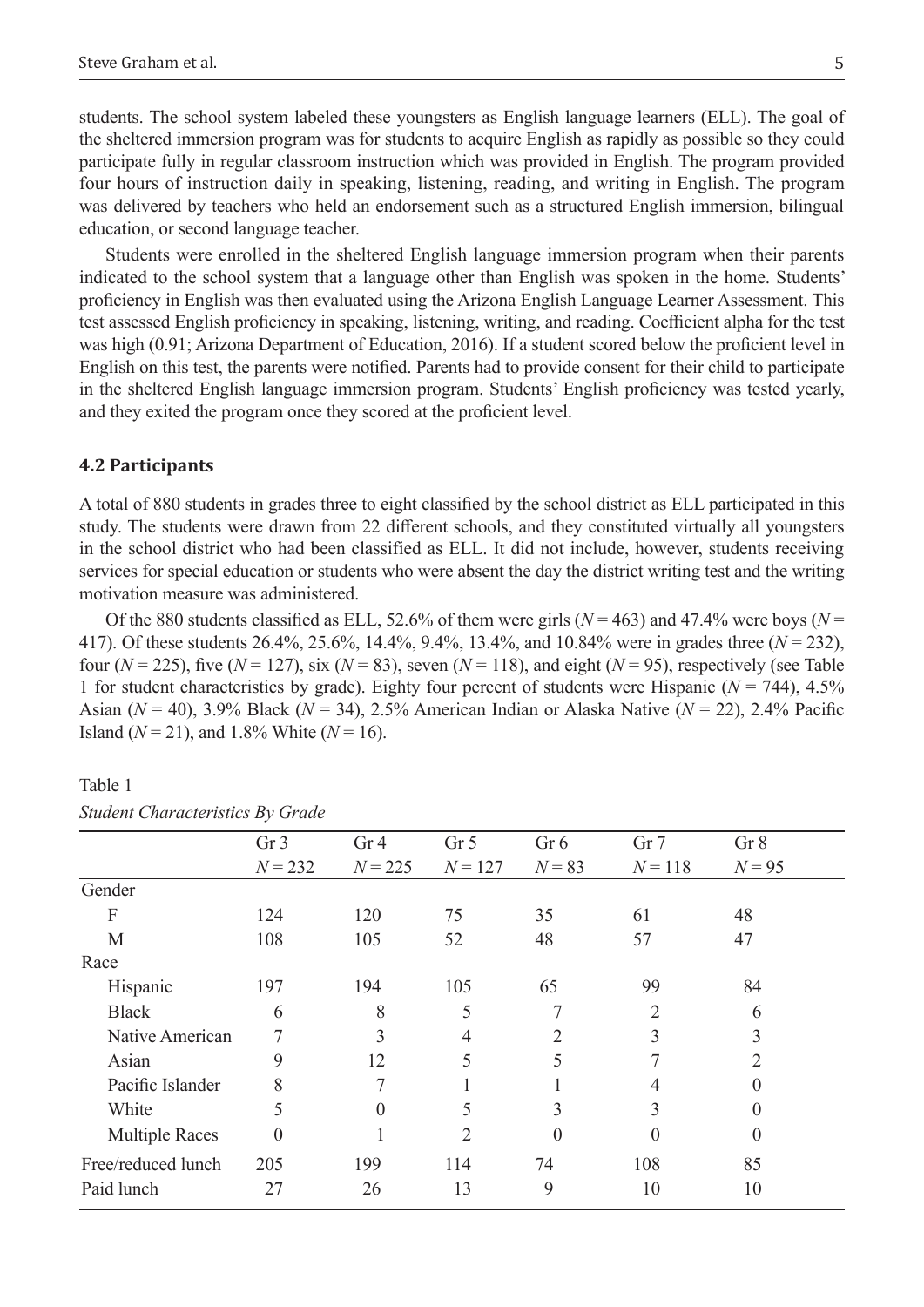#### **4.3 Measures**

**District writing test.** For the district writing test, all students were asked to write an informative/ explanatory essay on informational technology. Students were told they had as long as they needed to complete their essay, except that it had to be written before the school day ended. All essays were scored on three dimensions: purpose/focus and organization (4 possible points), evidence and elaboration (4 possible points), and conventions (2 possible points). The three dimensions were summed to provide a total score for the test, with a score of 8 to 10 indicating writing proficiency at grade-level; 5 to 7 representing partial writing proficiency at grade-level; and 0 to 4 signaling minimal proficiency at gradelevel. Scoring reliability (based on kappa) for the three dimensions were at acceptable levels, ranging from 0.77 to 0.85 for the three dimensions.

**Motivation measure.** The Writing Motivation Survey included 28 items that measured three primary motivational constructs (Graham, Harbaugh, et al., 2020). This included *intrinsic motivation*, which included items assessing curiosity ("I write because I can learn about things that interest me."; "I write because I like to think about particular topics."; "I write because I can write about topics interesting to me."; "I write because I can write about topics important to me.") and involvement writing incentives ("I write because I like to create a character that I can identify with."; "I write because it allows me to imagine everything so well."; "I write because I can create and experience adventures in my mind.").

It also included *extrinsic motivation*, which included items assessing grades ("I write in order to get better grades at school."; "I write because it helps me get better in school."; "I write because it helps me perform well in school."; "I write because it is important to how well I do at school."), competition ("I write because it is important for me to know more than other students."; "I write because it is important to me to write better than other students."; "I write because it is important to me to be among the best students."; "I write because it helps me perform better in school than my classmates."), and social writing incentives ("I write because I know that my friends write a lot."; "I write because one gets praise for writing well."; "I write because I like it when other people think I am a good writer.").

It further included *self-regulation motivation*, which included items assessing boredom ("I write in order to avoid being bored."; "I write because it helps me pass the time."; "I write is there is nothing better to do.") and emotional regulation incentives ("I write because it cheers me up when I'm in a bad mood."; "I write because it helps me calm down."; "I write because it makes me feel better."; "I write so that I can think about something that bothers me.").

Students responded to each item on the survey by choosing one of four options: Very True, Mostly True, Sometimes True, or Not True At All. These were scored from one to four for each item, and then reverse coded for analysis so that higher scores indicated higher motivation. Coefficient alphas for intrinsic, extrinsic, and self-regulation motivation for students in this study were 0.81, 0.83, and 0.81, respectively.

#### **4.4 Procedures**

In November, the school district administered the district writing test and motivation measure to all students on a single test day. The Writing Motivation Survey was administered first, followed by the district writing test. Both tests were administered as part of normal school procedures.

### **5 Results**

#### **5.1 Analysis**

To examine if there were gender and grade differences in the writing and motivation of students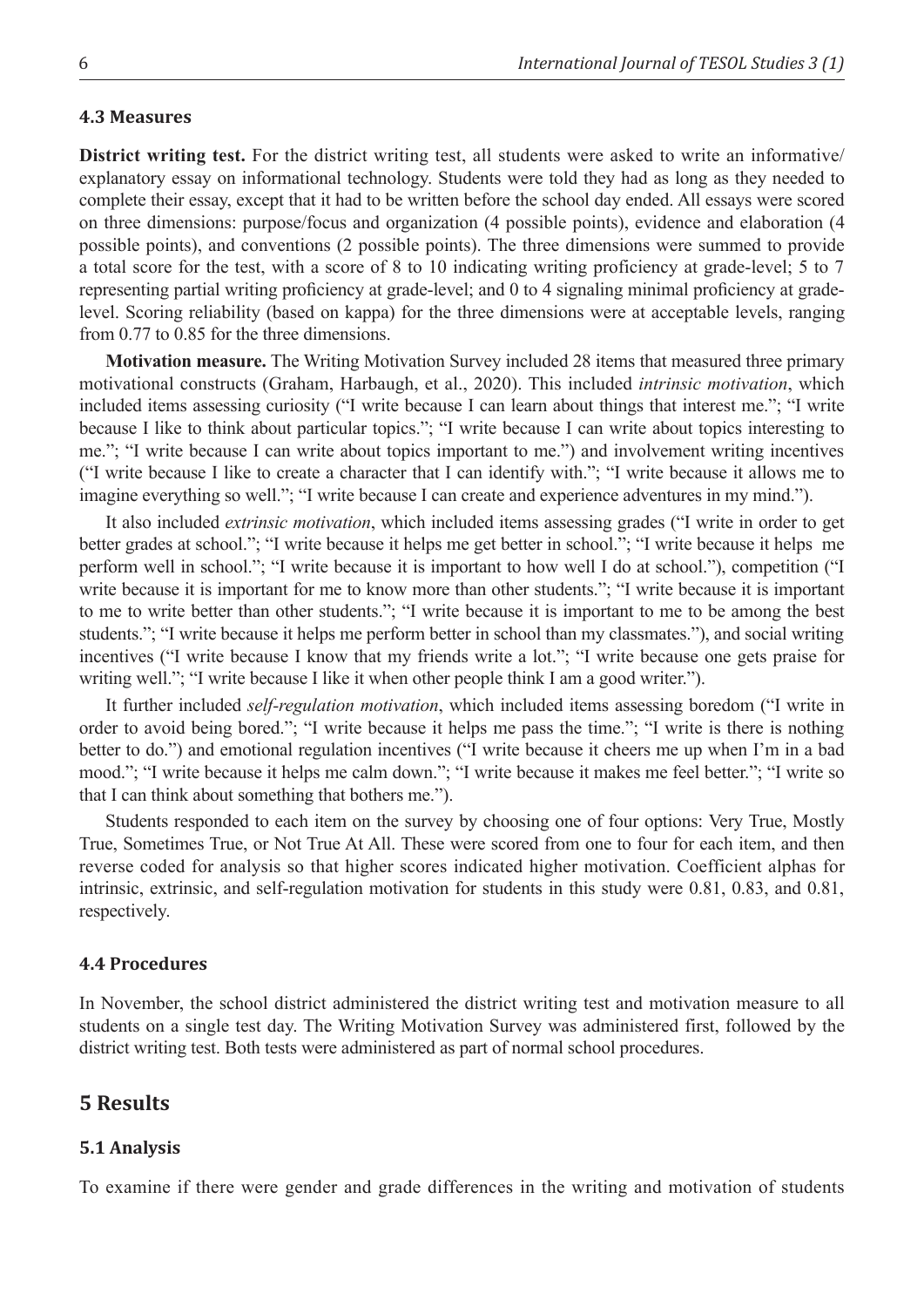who were designated as ELL, we conducted four 2 (gender) X 6 (grade) Analysis of Variance tests (ANOVA). One ANOVA was conducted for the district writing test (research question 1), and the other three ANOVAs focused on one of the three motivational constructs (research question 2). We applied a Bonferroni adjustment and set the significance level at  $p < .0125$  (.05/4).

#### **5.2 District writing test**

Table 2 presents means and standard deviations by gender and grade for district writing scores. The average scores for this test ranged from 3.78 in grade three to 5.98 in grade seven. Fifty-one percent of students' scores indicated minimal mastery of writing at grade-level, with another 45.7% of scores representing partial mastery of writing at grade-level.

The main effects for gender  $(F (1, 868) = 19.33, p < .001)$  and grade  $(F(5, 868) = 37.45, p < .001)$ were statistically significant. Girls had higher scores (*M =*4.64*, SD =* 1.50) on the district writing test than boys ( $M = 4.19$ ,  $SD = 1.41$ ). Bonferroni post hoc analysis (all  $p's < .05$ ) revealed that grade eight students scored higher than grade three to seven students. Grade seven students scored higher than grades three and four students. Grade five students scored higher than grade six as well as grades three and four students, whereas grade four students scored higher than grade three students. The interaction effect for the 2 X 6 ANOVA was not statistically significant.

#### **5.3 Motivation**

#### *5.3.1 Intrinsic incentives*

Table 2 presents means and standard deviations by gender and grade for intrinsic motivation. Sixtyone percent of the ELL students felt that it was true or mostly true that intrinsic incentives (curiosity and involvement motivation incentives) drive why they write.

The main effect for grade  $(F(5, 868) = 31.25, p < .001)$  was statistically significant. Bonferroni post hoc analysis (all *p's* < .02) revealed that grade eight students scored higher than grade three to seven students. Grade three students scored higher than all grades except grade five students. Grade four students scored higher than grade seven and eight students, whereas grade five students scored higher than grades six to eight students. Grade six students scored higher than grade eight students. The main effect for gender and the interaction between gender and grade for the 2 X 6 ANOVA were not statistically significant.

#### *5.3.2 Extrinsic incentives*

The means and standard deviations by gender and grade for extrinsic motivation are provided in Table 2. Fifty-three percent of the ELL students felt that it was true or mostly true that intrinsic incentives (grades, competition, and social incentives) drive why they write.

The main effect for grade  $(F(5, 868) = 27.78, p < .001)$  was statistically significant. Bonferroni post hoc analysis (all *p's* < .04) revealed that grade three students scored higher than grade four to eight students. Grade four students scored higher than grade six to eight students, whereas grade five students outscored grades seven and eight students. Grade six students had higher scores than grade eight students. The main effects for gender and the interaction between gender and grade for the 2 X 6 ANOVA were not statistically significant.

#### *5.3.3 Self-regulation incentives*

Lastly, Table 2 includes means and standard deviations by gender and grade for self-regulation motivation.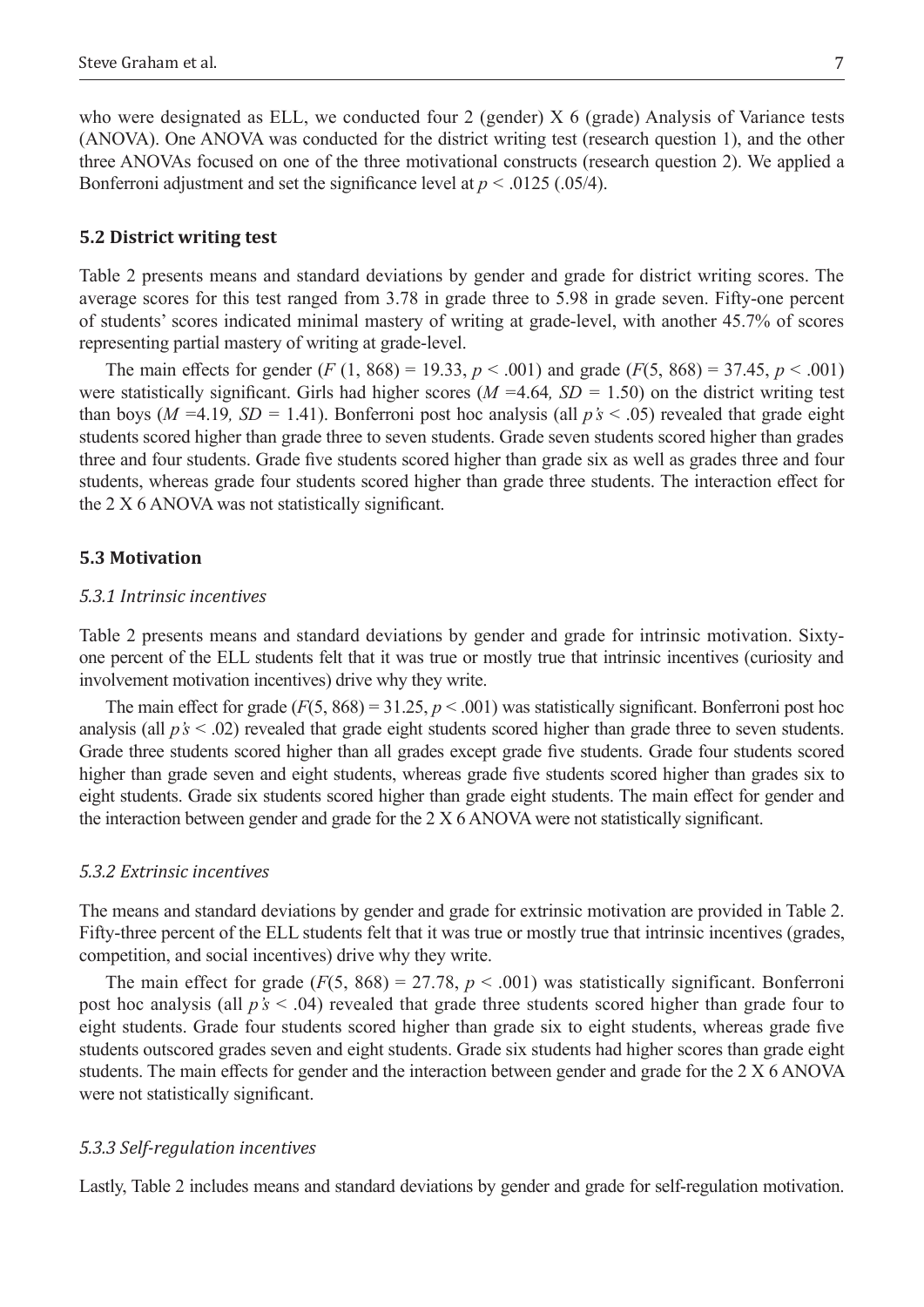| Measure              | $N = 232$<br>Gr 3 | $\operatorname{Gr} 4$ | $N = 225$ $N = 127$<br>Gr 5 | $N = 83$<br>Gr 6 | $N = 118$<br>$Gr$ $\overline{7}$ | $N = 95$<br>$\operatorname{Gr}8$ | Post-Hoc                                   | $N = 463$<br>ᆔ | $N = 417$<br>$\overline{\mathsf{N}}$ | Effect<br>Main |
|----------------------|-------------------|-----------------------|-----------------------------|------------------|----------------------------------|----------------------------------|--------------------------------------------|----------------|--------------------------------------|----------------|
| District             | 3.79              | 4.16                  | 5.07                        | 4.18             | 4.62                             | 5.73                             | 8>5**,3,4,6,7***                           | 4.64           | 4.19                                 | F>M***         |
| writing              | (1.23)            | (1.36)                | (1.42)                      | (1.40)           | (1.53)                           | (1.13)                           | $4 > 3*$<br>5>6,3,4***<br>$7 > 3$ *** $4*$ | (1.50)         | (1,41)                               |                |
| Intrinsic            | 3.03              | 2.82                  | 2.88                        | 2.57             | 2.44                             | 2.19                             | $3 > 4**$ , $6,7,8***$                     | 2.78           | $2.70\,$                             | SN             |
| mcentives            | (36)              | (89)                  | (57)                        | (32)             | (89)                             | (12)                             | $*859$<br>5>6*,7,8***<br>$4>6$ *,7,8***    | (68)           | (12)                                 |                |
| Extrinsic            | 2.89              | 2.63                  | 2.60                        | 2.45             | 2.38                             | 2.16                             | $3 > 4 - 8$ ***                            | 2.58           | 2.61                                 | SN             |
| incentives           | (53)              | (09)                  | (S3)                        | (S3)             | (S <sub>3</sub> )                | (52)                             | 5>7*8***<br>4>7**,8***<br>$6 - 8^*$        | $(52)$         | (09)                                 |                |
| Self-regulation 2.73 |                   | 2.39                  | 2.30                        | 2.14             | 2.05                             | 1.88                             | $3 > 4 - 8$ ***                            | 2.32           | 2.37                                 | SN             |
| incentives           | (S9)              | (29)                  | (89)                        | (52)             | (SS)                             | (58)                             | $4>6*7.8***$<br>5>7*8***                   | $(0L)$         | (59)                                 |                |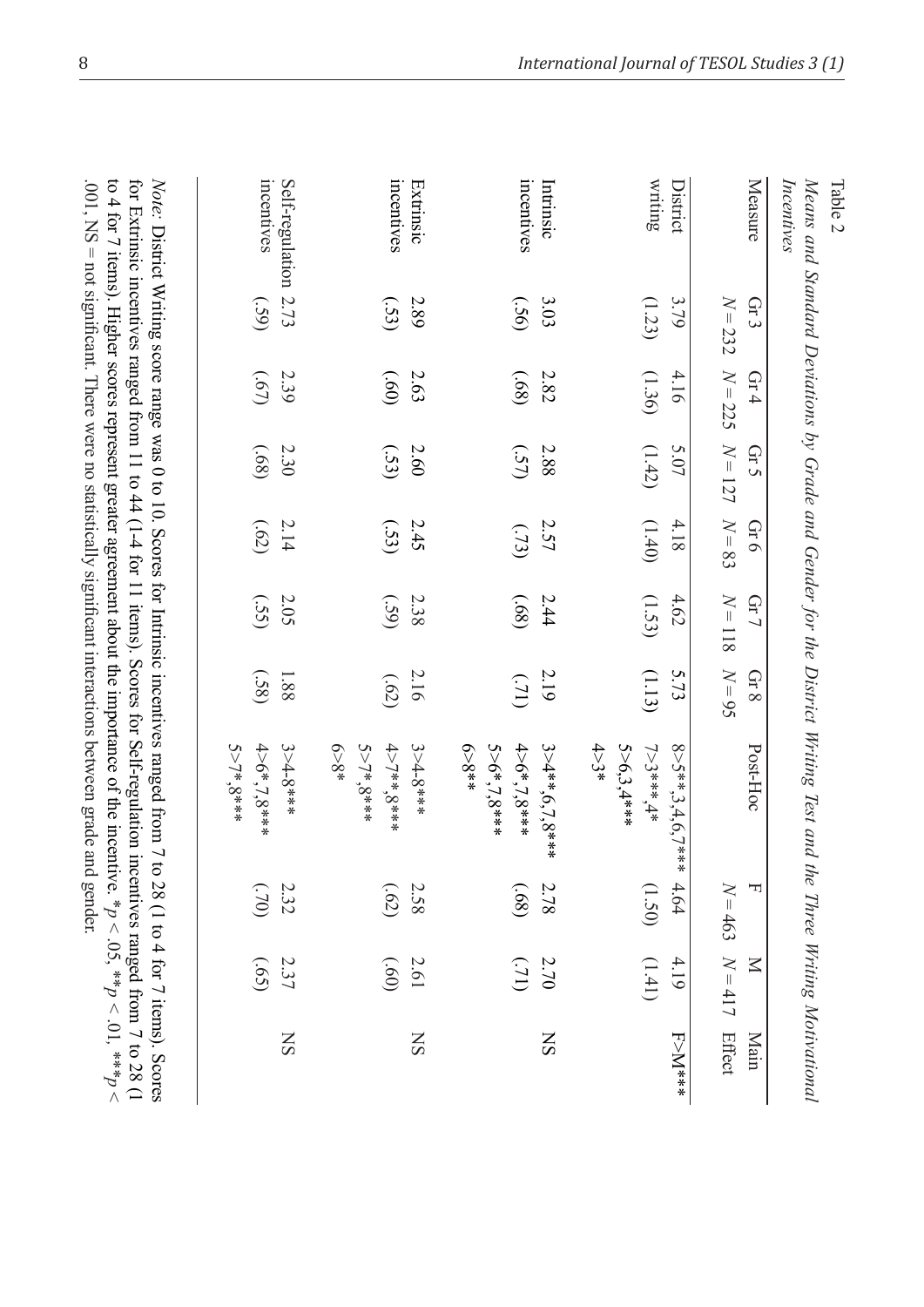Thirty-eight percent of the ELL students felt that it was true or mostly true that self-regulation incentives (boredom and emotional regulation) drive why they write.

The main effect for grade  $(F(5, 868) = 31.25, p < .001)$  was statistically significant. Bonferroni post hoc analysis (all *p's* < .05) revealed that grade three students scored higher than grade four to eight students. Grade four students scored higher than grade six to eight students, whereas grade five students outscored grades seven and eight students. The main effects for gender and the interaction between gender and grade for the 2 X 6 ANOVA were not statistically significant.

#### **6 Discussion**

The current investigation examined the writing and writing motivation of students in grades three to eight who had been classified as ELL by the participating school system and were eligible for English language services. We tested whether the writing performance and writing motivation of these students differed by gender and grade.

#### **6.1 Writing of students classified as ELL**

As expected, very few of the students in this study met grade-level expectations on the standardized writing assessment administered by the school district. Three percent of the students classified as ELL scored at the proficient-level. The scores of 46% of the students indicated partial mastery of gradelevel writing expectations, with the remaining 51% of students evidencing only minimal mastery of these objectives. These findings are consistent with outcomes from earlier experiments where students classified as ELL had lower writing scores than their native English-speaking classmates (e.g., Kuball  $\&$ Peck, 1997; Neugebauer & Howard, 2015; O'Conner, Abedi, & Tung, 2012).

The relatively low English writing performance of students classified as ELL supports the theoretical proposition that writers draw on their knowledge of oral language to write (Graham, 2018a, 2018b; Graham, Hebert, et al., 2020). If this proposition is valid, students with stronger oral language skills should produce qualitatively better writing than students with less developed oral language skills. This was the case in the current study, as students still acquiring competence in a new language were not proficient when writing in that language.

Additional research is needed to replicate and extend this finding with students across a broader array of grades and writing measures. It is important to document the oral language skills of students classified as ELL as well as establish the association of these language skills with their respective writing skills. Such research will provide a more nuanced picture of the relationship between oral language and writing.

As predicted, girls classified as ELL had higher scores on the writing assessment than boys with this same classification. This finding is consistent with previous research showing that girls in the U.S. are better writers than boys (National Center for Educational Statistics, 2011; Reilley et al., 2019). Additional research is needed to determine the factors that contribute to gender differences in writing for native language speakers and for students who are still acquiring the language used at school. It is particularly important to examine if such differences occur across different languages and cultures.

Also consistent with our expectations, students classified as ELL generally had higher writing scores in later than earlier grades. With the exception of writing scores in grades five and six, students evidenced increasingly stronger writing performance across the six grades. Writing scores in grade five exceeded writing scores in grade six and were similar to writing scores in grade seven, whereas grade six writing scores did not exceed writing scores in grades three and four. It is not completely clear why the writing scores of students in grades five and six did not follow our predicted progression, although it is possible that this was a consequence of the cross-sectional nature of the investigation. Future research is needed to examine the writing development of students classified as ELL longitudinally.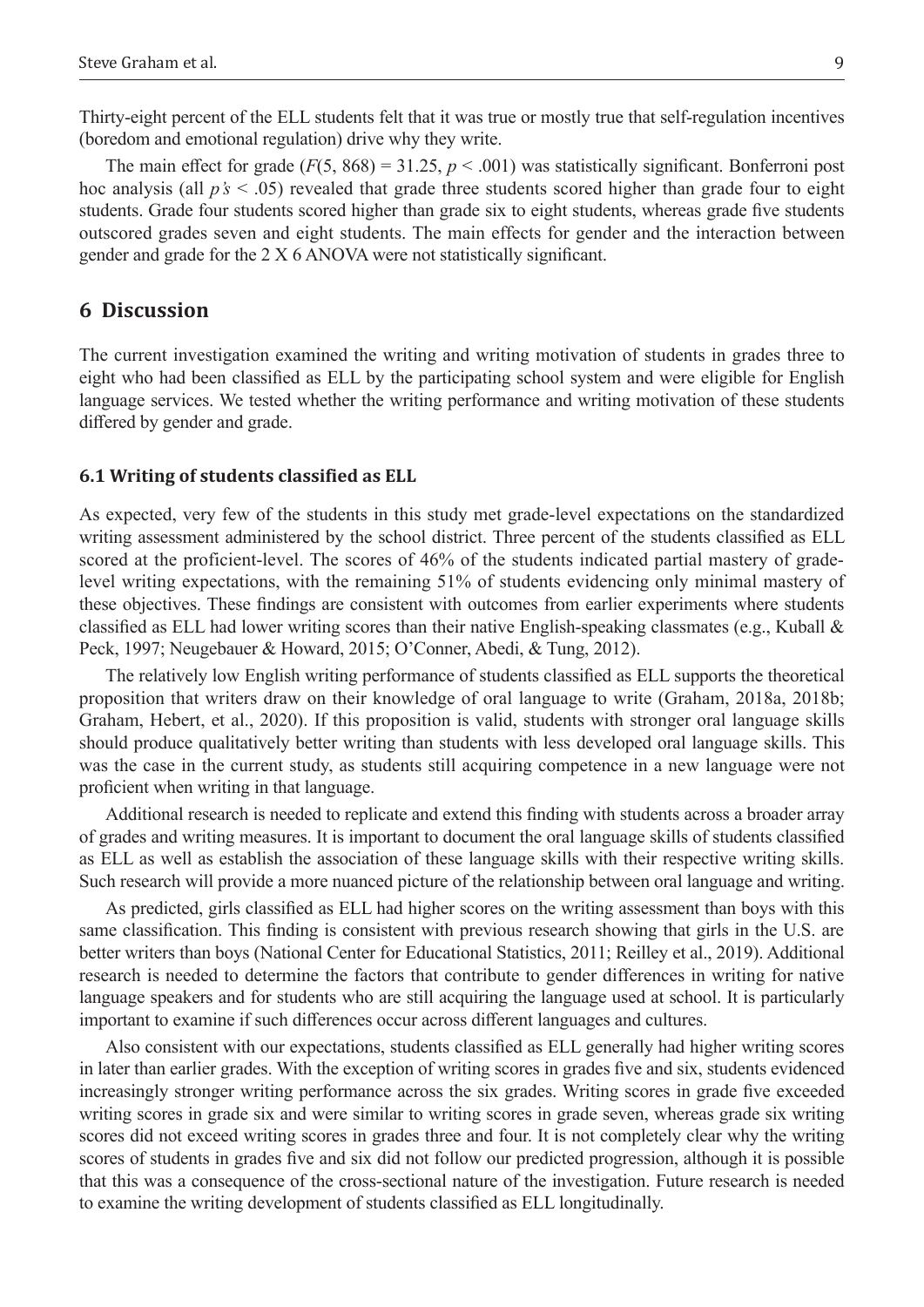#### **6.2 Writing motivations of students classified as ELL**

An especially noteworthy outcome was that 61% of the students classified as ELL in this study believed that intrinsic incentives drive their writing behavior. Previous research has shown that intrinsic beliefs are positively related to students' literacy outcomes (Schiefele et al., 2012). In contrast, only 38% of these same students believed that self-regulatory incentives played an important role in their reasons for writing.

It is possible that a majority of students placed less emphasis on self-regulatory incentives because we asked them only about using writing to combat boredom or control emotions. If students answered the self-regulation incentives items by focusing specifically on the school context, where the survey was administered, they may have minimized the importance of combating boredom and controlling emotions because it is likely they are provided few opportunities to do so during the school day. Additional research is needed to replicate our findings regarding intrinsic and self-regulation writing incentives for students identified as ELL, explore other self-regulation incentives for writing (e.g., environmental structuring), and to examine motivational incentives in-school and out-of-school contexts.

We further found that slightly more than one-half of the students in this study (53%) believed that extrinsic incentives drive their writing behavior. Because prior research found that extrinsic motivators are negatively or not related to students' literacy outcomes (Schiefele et al., 2012), future research needs to determine why some students identified as ELL emphasize extrinsic motivators. It is also important to directly examine if the effects of extrinsic incentives on the writing of students identified as ELL are positive, negative, or neutral.

Contrary to our predictions, we did not find gender writing motivational differences between boys and girls. It is unclear why gender effects were not obtained, as girls are generally better writers than boys (National Center for Educational Statistics, 2011; Reilley et al., 2019), and this was the case in this study. Presumably this would increase the likelihood that girls would be more motivated writers. Possible differences in the writing motivational incentives of boys and girls requires careful examination in future studies.

Unfortunately, there was a declining trend by grade in scores for intrinsic, extrinsic, and selfregulatory incentives. As a result, students classified as ELL in this investigation placed increasingly less emphasis from grades three to eight on these motivators to write. Research is needed to replicate these findings, and if replicated, to explore why these motivators become less prominent reasons for writing. We also need to explore the consequences of these declines in motivation.

## **7 Conclusion**

The current study demonstrated that upper-elementary grade and middle school students identified as ELL in the U.S. are not likely to be proficient writers when composing in English. Even so, a majority of the students in this study emphasized the role of intrinsic motivators for writing. It is important that schools emphasize instruction that improves these students' writing, while taking advantage of their interest to write because it is an inherently satisfying and enjoyable activity. Moreover, a sizable minority of students in our study emphasized that they write to avoid boredom and to regulate their emotions. For these students, teachers should leverage these beliefs by allowing them to use writing for these purposes at school. We think it is also important for teachers to be sensitive to gender differences in the writing of students identified as ELL, and to combat the decline in students' motivations for writing.

Finally, slightly more than one-half of participating students' emphasized the role of extrinsic motivators in their writing (competition, grades, and social comparison incentives). While it is possible that such incentives can have a positive effect, there is evidence that they can negatively impact students' literacy performance (Schiefele et al., 2012). We encourage teachers to pay close attention to the impact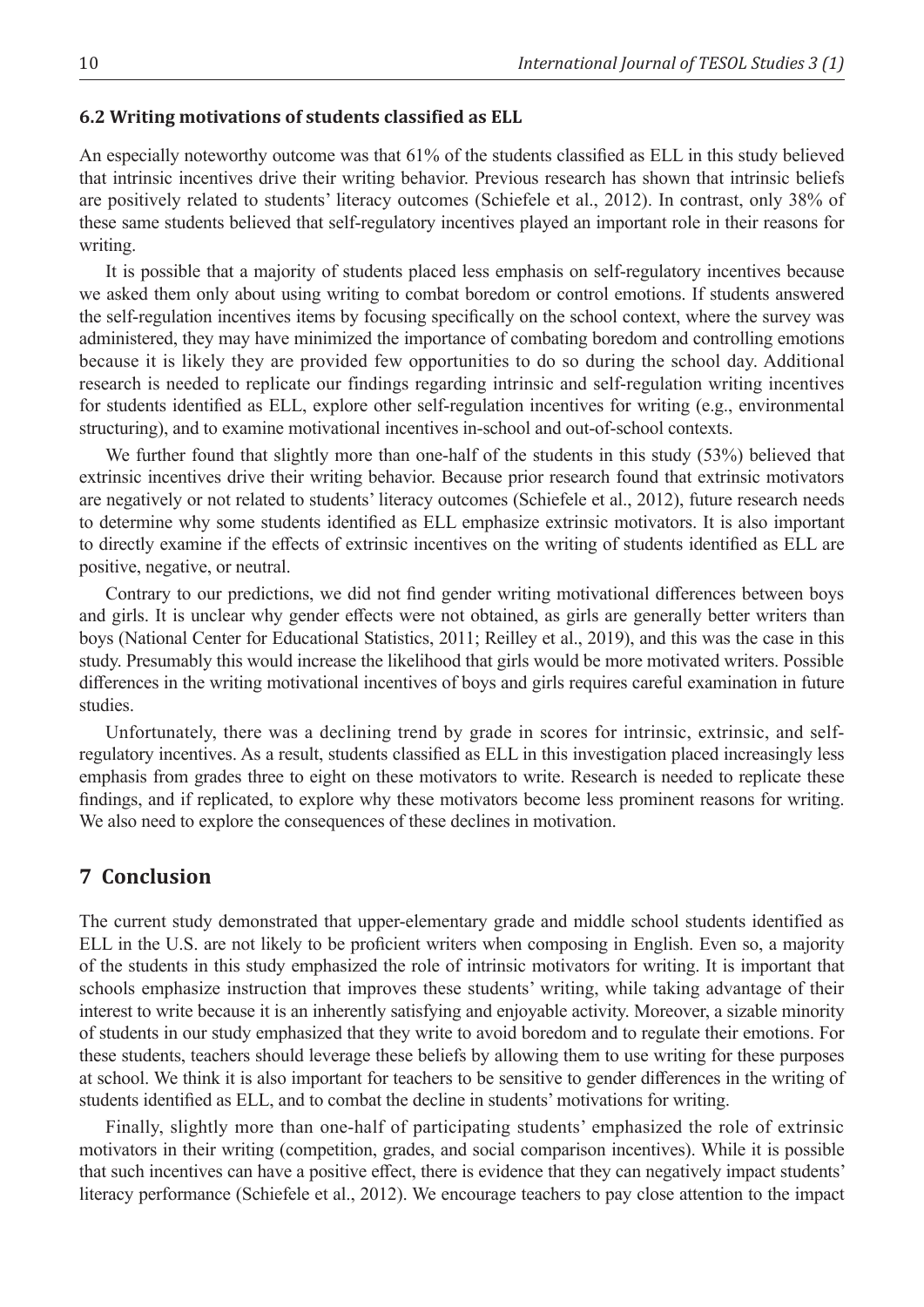of such motivators on the writing of students identified as ELL. This may require putting into place instructional practices that are aimed at mitigating negative effects, if they occur.

#### **Note**

This research was funded in part by two Institute of Educational Science grants: Grant number R305C190007 to the University of California-Irvine and R324B160033 to the University of Nebraska at Lincoln.

### **References**

- Alexander, P. (2003). The development of expertise: The journey from acclimation to proficiency. *Educational Researcher, 32*(8), 10-14.
- Camping, A., Graham, S., Ng, C., Aitken, A. A., Wilson, J., & Wdowin, J (in press). Writing Motivation of middle school emergent bilingual students. *Reading and Writing: An Interdisciplinary Journal.*
- Cerasoli, C., Nicklin, J., & Ford, M. (2014). Intrinsic motivation and extrnisic incentives jointly predict performance: A 40-year meta-analysis. *Psychological Bulletin, 140,* 980-1008.
- Deci, E., & Ryan, R. (2000). The "what" and "why" of goal pusuits: Human needs and the selfdetermination of behavior. *Psychological Inquiry, 11,* 227-268.
- Eccles, J. S. (2005). Subjective task value and the Eccles et al. Model of achievement-related choices. In A. J. Elliot & C. S. Dweck (Eds.), *Handbook of competence and motivation* (pp. 105–121). New 865 York, NY: Guilford Publications.
- Ekholm, E., Zumbrunn, S., & De-Busk-Lane, M. (2017). Clarifying an elusive construct: A systematic review of writing attitudes. *Educational Psychology Review, 30,* 827 – 856.
- Elliott, A. (1999). Approach and avoidance motivation and achievment goals. *Educational Psychologist, 34,* 169-189.
- García, O. (2009). Emergent bilinguals and TESOL: What's in a name? *TESOL Quarterly, 43*, 322–26.
- Graham, S. (2018a). A revised writer(s)-within-community model of writing. *Educational Psychologist 53*(4), 258-279. doi:10.1080/00461520.2018.1481406
- Graham, S. (2018b). A writer(s) within community model of writing. In C. Bazerman, V. W. Berninger, D. Brandt, S. Graham, J. Langer, S. Murphy...& M. Schleppegrell (Eds.), *The lifespan development of writing* (pp. 272-325). Urbana, IL: National Council of English.
- Graham, S. (2006). Writing. In P. Alexander & P. Winne (Eds.), *Handbook of Educational Psychology* (pp. 457-478). Mahwah, NJ: Erlbaum.
- Graham, S., Harbaugh, G., Aitken, A. A., Wilson, J., Wdowin, J., Ng, V., & Harris, K.R. (2020). *Validation of the Writing Motivation Questionnaire with middle school students*. Manuscript submitted for publication.
- Graham, S., Hebert, M., Fishman, E., Ray, A., & Gillespie-Rouse, A. (2020). Do children classified with specific language impairment experience writing difficulties? A Meta-analysis. *Journal of Learning Disabilities, 53,* 292-310*.*
- Hidi, S., & Boscolo, P. (2006). Motivation and writing. In C. MacArthur, S. Graham, & J. Fitzgerald (Eds.), *Handbook of Writing Research*. (pp. 144–157). New York, NY: The Guilford Press.
- Kuball, Y., & Peck, S. (1997). The effect of whole language instruction on the writing development of Spanish-speaking and English-speaking kindergartners. *Bilingual Research Journal, 21,* 213-231.
- McCarthey, S., & Garcia, G. (2005). English language learners' writing practices and attitudes. *Written*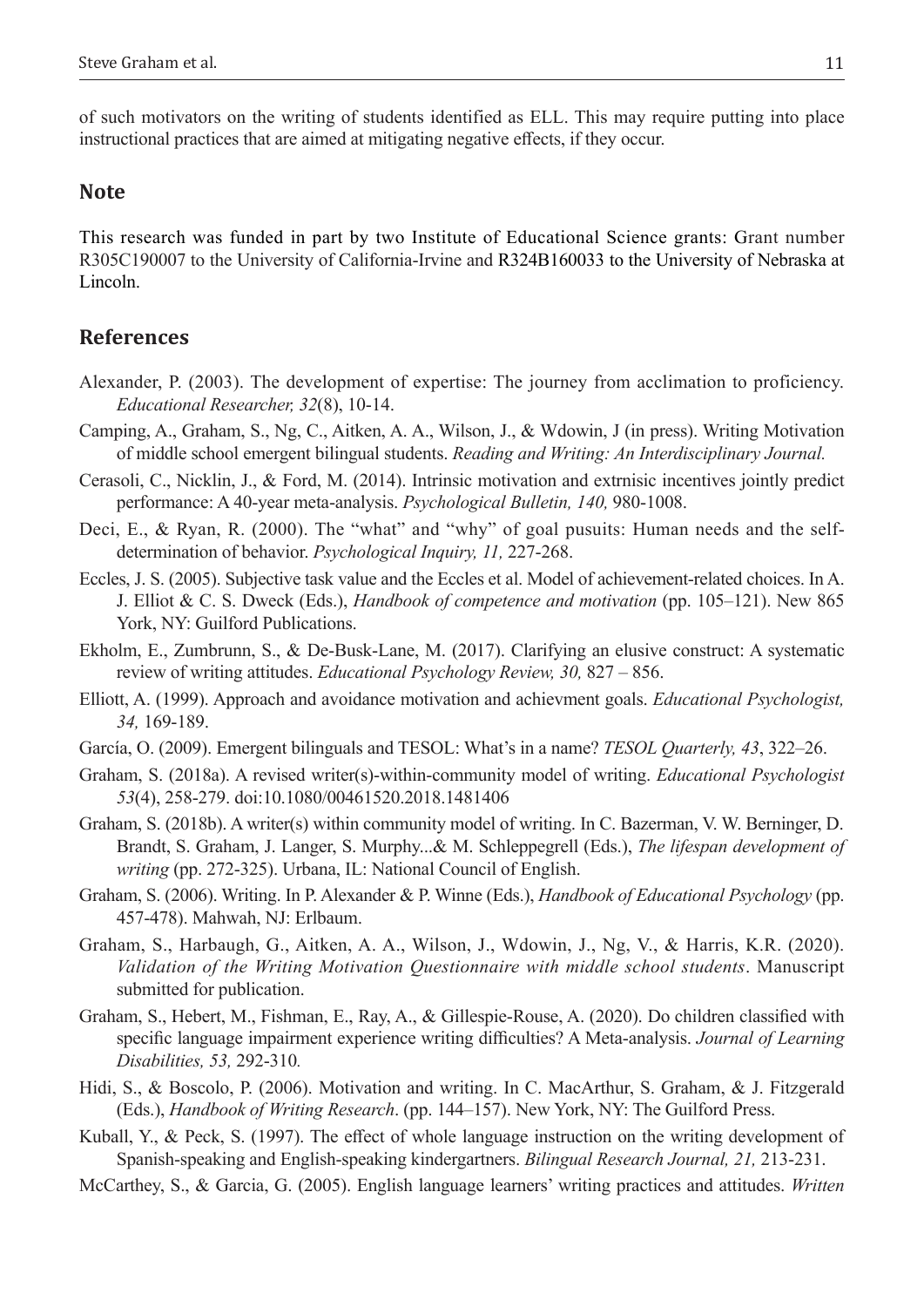*Communication, 22,* 36-75.

- National Center for Education Statistics. (2011). National assessment of educational progress (NAEP 913 Data Explorer), *2011 writing assessment*. Washington, DC: Institute of Education Sciences, U.S. 914 Department of Education. Retrieved from http://nces.ed.gov/natio nsrep ortca rd/naepd ata/.
- O'Conner, R., Abedi, J., Tung, S. (2012). *A descriptive analysis of enrollment and achievement among English language learner students in Pennsylvania: Summary.* Washington D.C.: National Center for Education Evaluation and Regional Assistannce.
- Pajares, F., Miller, M. D., & Johnson, M. J. (1999). Gender differences in writing self-beliefs of elementary school students. *Journal of Educational Psychology, 91*, 50-61.
- Pyne, J. (2020). Gender test score gaps under equal behavioral engagement. *Educational Researcher, 49,*  459-464.
- Reilly, D., Neumann, D., & Andrews, G. (2019). Gender differences in reading and writing achievement: Evidence from the National Assessment of Educational Progress (NAEP). *American Psychologist, 74,* 445-458.
- Rueda, R., & Moll, L. (1994). A sociocultural perspective on motivation. In O'Neil, H.F. & M.
- Drillings, M. (Ed.), *Motivation: Theory and design* (pp. 117-140). New York, NY: Routledge.
- Ryan, R., & Deci, E. (2000). Intrinsic and extrinsic motivations: Classic definitions and new directions. *Contemporary Educational Psychology, 25,* 54-67.
- Schiefele, U., & Schaffner, E. (2016). Factorial and construct validity of a new instrument for the assessment of reading motivation. *Reading Research Quarterly, 51*, 221-237.
- Schiefele, U., Schaffner, E., Möller, J., & Wigfield, A. (2012). Dimensions of reading motivation and their relation to reading behavior and competence. *Reading Research Quarterly, 47*, 427-463.
- Soto, R., Ariel G., Hooker, S., & Batalova, J. (2015). *States and Districts with the Highest Number and Share of English Language Learners.* Washington, DC: Migration Policy Institute. *http://www.* migrationpolicy.org/research/states-and-districts-highest-number-and-share-english-languagelearners
- Sturtevant, E., & Kim, G. (2009). Literacy motivation and school/non-school literacies among students enrolled in a middle school ESOL program. *Literacy Research and Instruction, 49,* 68-85.
- Weiner, B. (1985). *An attribution theory of motivation and emotions.* NY: Springer-Verlag.
- Zimmerman, B., & Risemberg, R. (1997). Becoming a self-regulated writer: A social cognitive perspective. *Contemporary Educational Psychology, 22*, 73-101.

*Steve Graham* is the Warner Professor in the Mary Lou Fulton Teachers College at Arizona State University. He is interested in how writing develops, can be taught effectively, and links with reading and learning. He created the Writer(s)-within-Community model of writing which draws on cognitive and socio-contextual views of writing.

*April Camping* is a doctoral student in the Learning, Literacies, and Technologies Ph.D. program at Mary Lou Fulton Teachers College, Arizona State University. As a former K-8 teacher, she is interested in researching ways to support culturally and linguistically diverse students in the classroom through quality literacy education.

**Dr. Angelique Aitken** is an Institute of Education Sciences (IES) Postdoctoral Fellow at the University